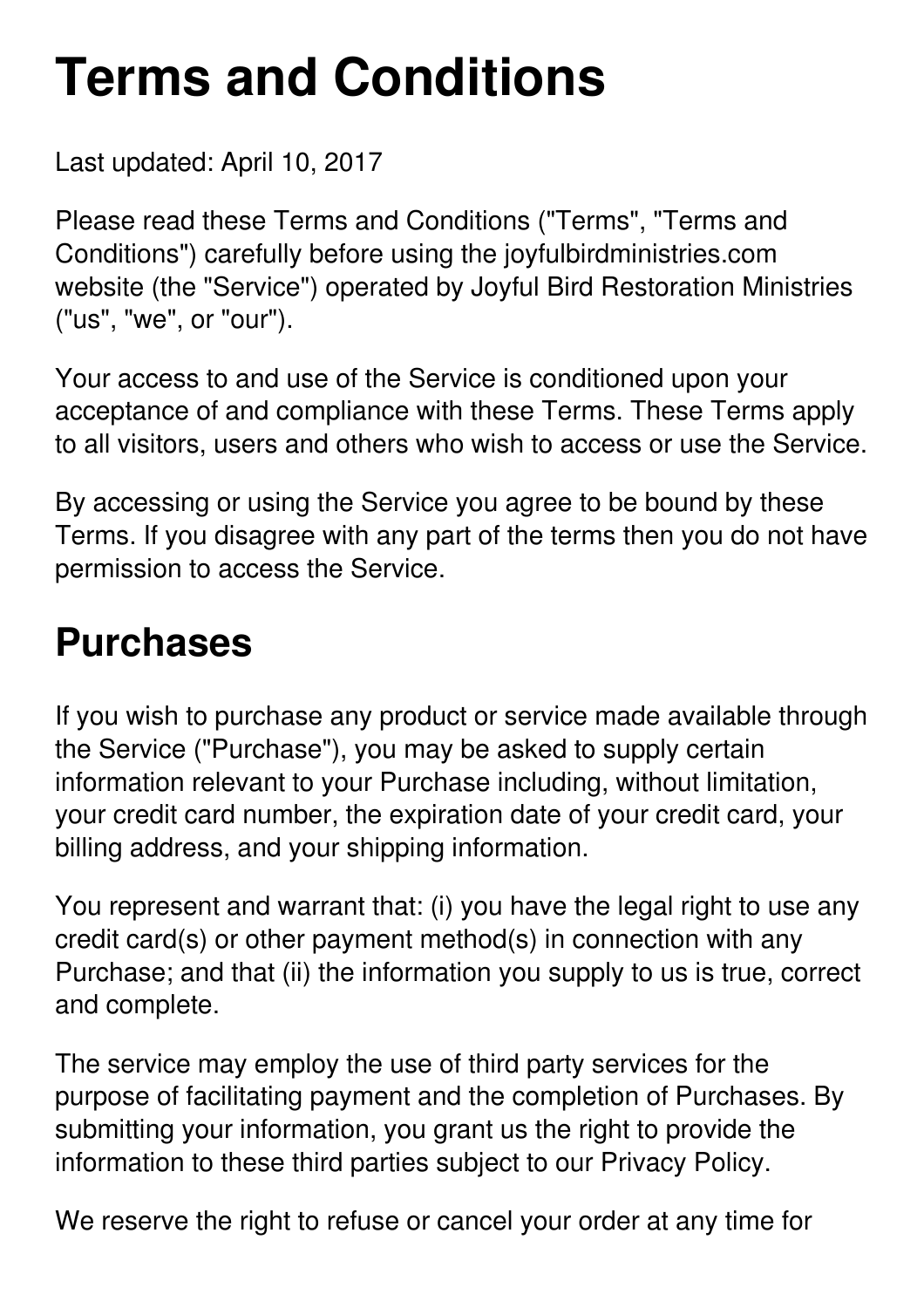reasons including but not limited to: product or service availability, errors in the description or price of the product or service, error in your order or other reasons.

We reserve the right to refuse or cancel your order if fraud or an unauthorized or illegal transaction is suspected.

### **Availability, Errors and Inaccuracies**

We are constantly updating product and service offerings on the Service. We may experience delays in updating information on the Service and in our advertising on other web sites. The information found on the Service may contain errors or inaccuracies and may not be complete or current. Products or services may be mispriced, described inaccurately, or unavailable on the Service and we cannot guarantee the accuracy or completeness of any information found on the Service.

We therefore reserve the right to change or update information and to correct errors, inaccuracies, or omissions at any time without prior notice.

#### **Accounts**

When you create an account with us, you guarantee that you are above the age of 18, and that the information you provide us is accurate, complete, and current at all times. Inaccurate, incomplete, or obsolete information may result in the immediate termination of your account on the Service.

You are responsible for maintaining the confidentiality of your account and password, including but not limited to the restriction of access to your computer and/or account. You agree to accept responsibility for any and all activities or actions that occur under your account and/or password, whether your password is with our Service or a third-party service. You must notify us immediately upon becoming aware of any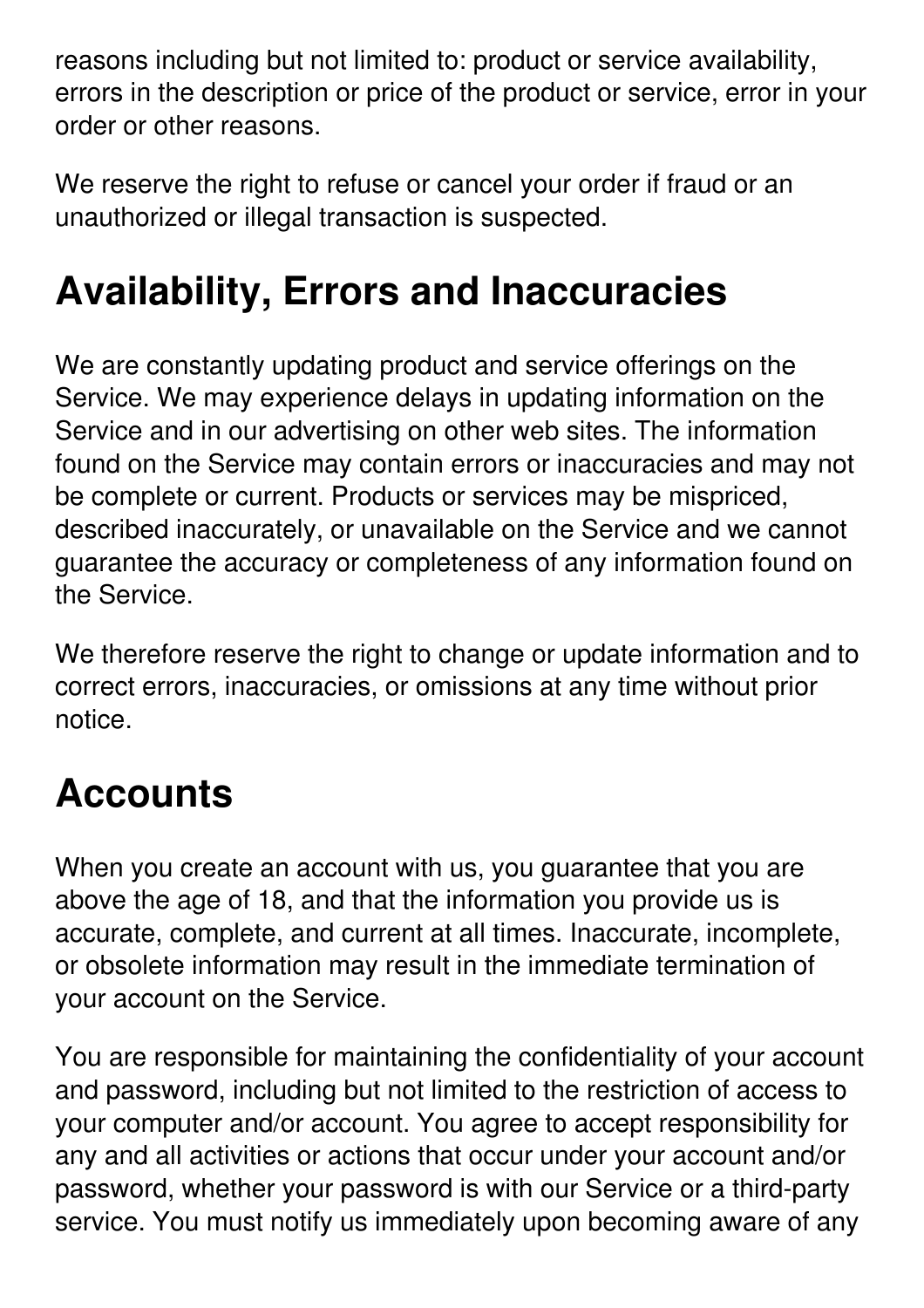breach of security or unauthorized use of your account.

We reserve the right to refuse service, terminate accounts, remove or edit content, or cancel orders in our sole discretion.

### **Links To Other Web Sites**

Our Service may contain links to third party web sites or services that are not owned or controlled by Joyful Bird Restoration Ministries

Joyful Bird Restoration Ministries has no control over, and assumes no responsibility for the content, privacy policies, or practices of any third party web sites or services. We do not warrant the offerings of any of these entities/individuals or their websites.

You acknowledge and agree that Joyful Bird Restoration Ministries shall not be responsible or liable, directly or indirectly, for any damage or loss caused or alleged to be caused by or in connection with use of or reliance on any such content, goods or services available on or through any such third party web sites or services.

We strongly advise you to read the terms and conditions and privacy policies of any third party web sites or services that you visit.

### **Termination**

We may terminate or suspend your account and bar access to the Service immediately, without prior notice or liability, under our sole discretion, for any reason whatsoever and without limitation, including but not limited to a breach of the Terms.

If you wish to terminate your account, you may simply discontinue using the Service.

All provisions of the Terms which by their nature should survive termination shall survive termination, including, without limitation, ownership provisions, warranty disclaimers, indemnity and limitations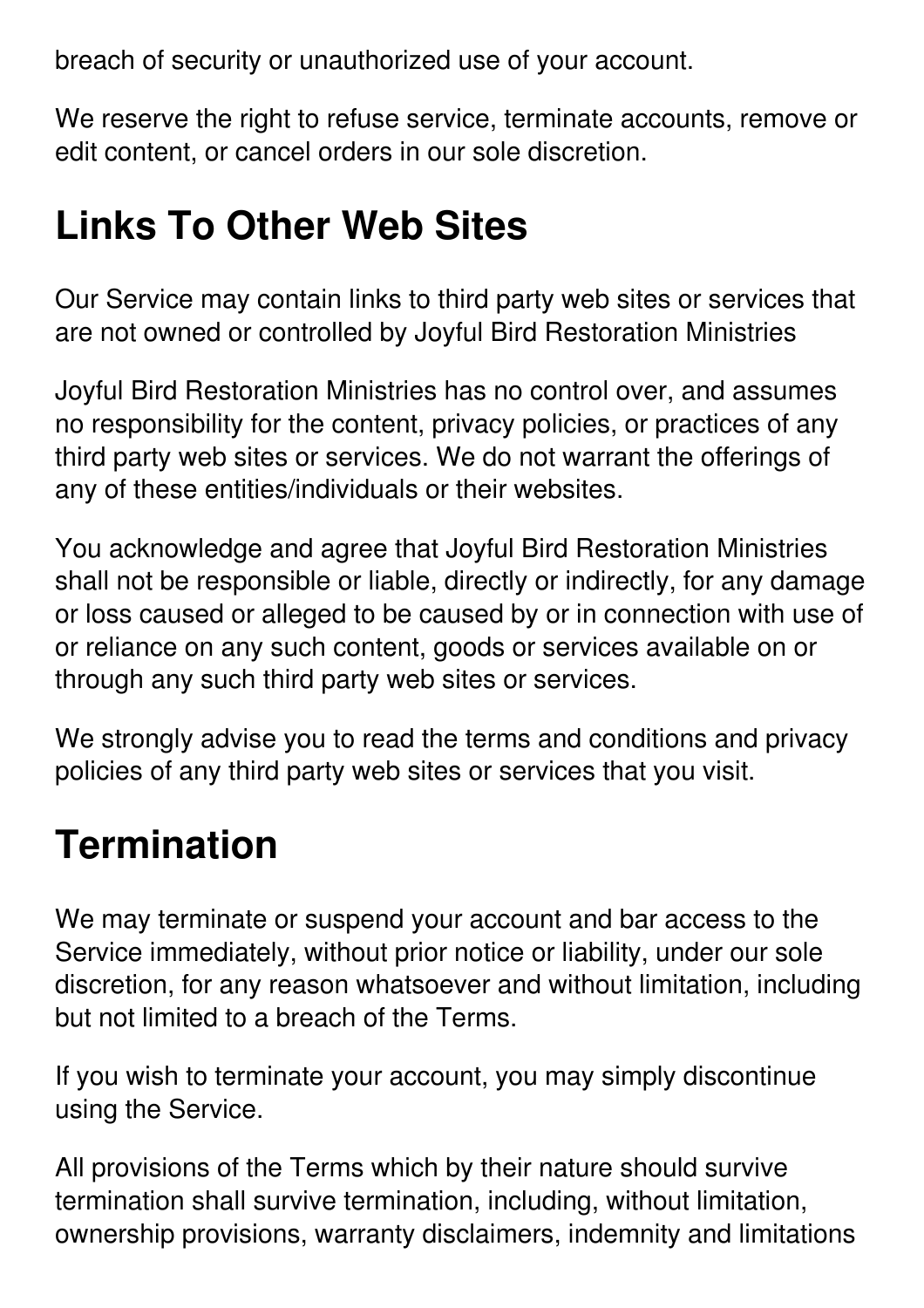of liability.

### **Indemnification**

You agree to defend, indemnify and hold harmless Joyful Bird Restoration Ministries and its licensee and licensors, and their employees, contractors, agents, officers and directors, from and against any and all claims, damages, obligations, losses, liabilities, costs or debt, and expenses (including but not limited to attorney's fees), resulting from or arising out of a) your use and access of the Service, by you or any person using your account and password, or b) a breach of these Terms.

# **Limitation Of Liability**

In no event shall Joyful Bird Restoration Ministries, nor its directors, employees, partners, agents, suppliers, or affiliates, be liable for any indirect, incidental, special, consequential or punitive damages, including without limitation, loss of profits, data, use, goodwill, or other intangible losses, resulting from (i) your access to or use of or inability to access or use the Service; (ii) any conduct or content of any third party on the Service; (iii) any content obtained from the Service; and (iv) unauthorized access, use or alteration of your transmissions or content, whether based on warranty, contract, tort (including negligence) or any other legal theory, whether or not we have been informed of the possibility of such damage, and even if a remedy set forth herein is found to have failed of its essential purpose.

### **Disclaimer**

Your use of the Service is at your sole risk. The Service is provided on an "AS IS" and "AS AVAILABLE" basis. The Service is provided without warranties of any kind, whether express or implied, including, but not limited to, implied warranties of merchantability, fitness for a particular purpose, non-infringement or course of performance.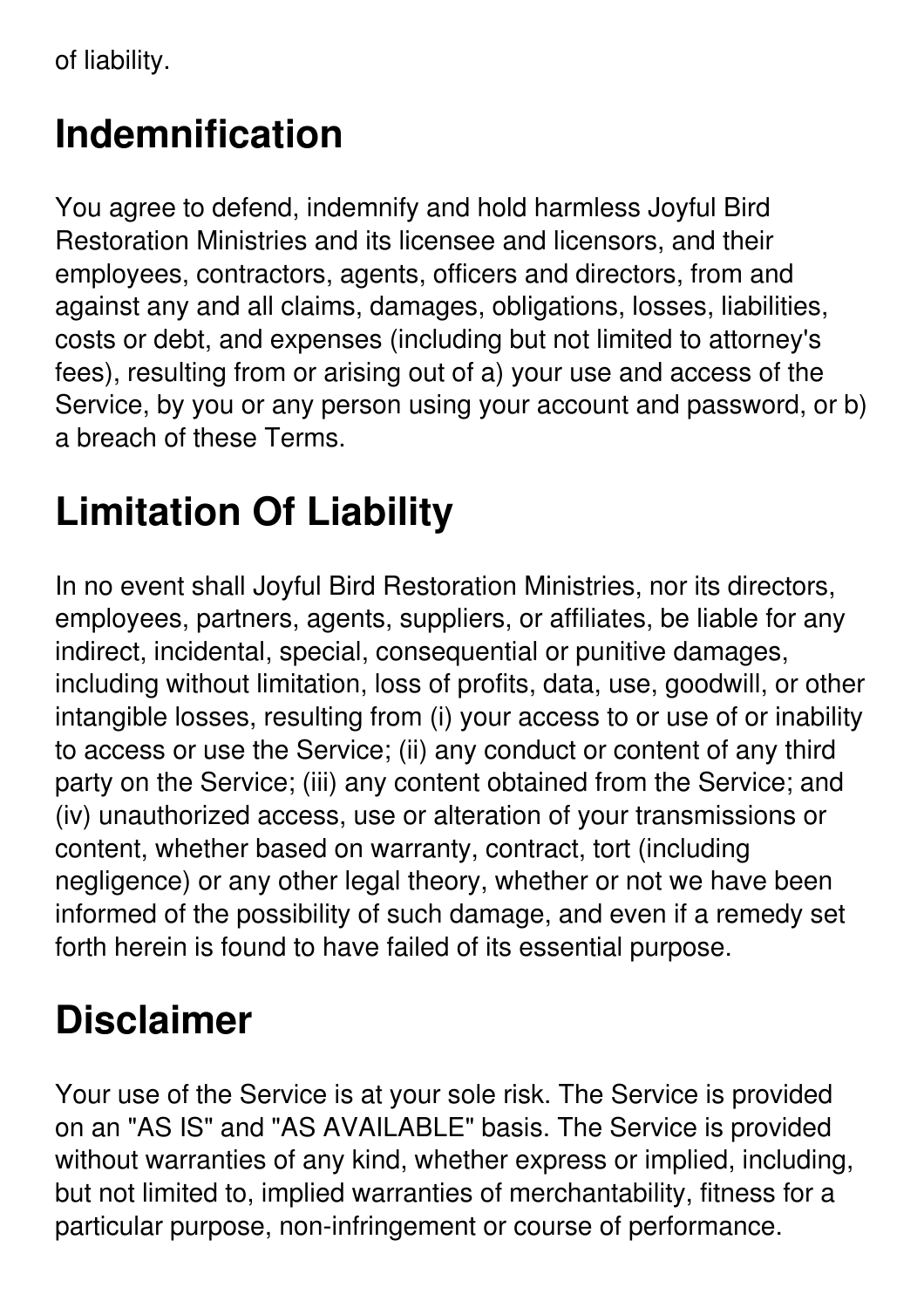Joyful Bird Restoration Ministries its subsidiaries, affiliates, and its licensors do not warrant that a) the Service will function uninterrupted, secure or available at any particular time or location; b) any errors or defects will be corrected; c) the Service is free of viruses or other harmful components; or d) the results of using the Service will meet your requirements.

# **Exclusions**

Some jurisdictions do not allow the exclusion of certain warranties or the exclusion or limitation of liability for consequential or incidental damages, so the limitations above may not apply to you.

# **Governing Law**

These Terms shall be governed and construed in accordance with the laws of Oregon, United States, without regard to its conflict of law provisions.

Our failure to enforce any right or provision of these Terms will not be considered a waiver of those rights. If any provision of these Terms is held to be invalid or unenforceable by a court, the remaining provisions of these Terms will remain in effect. These Terms constitute the entire agreement between us regarding our Service, and supersede and replace any prior agreements we might have had between us regarding the Service.

# **Changes**

We reserve the right, at our sole discretion, to modify or replace these Terms at any time. If a revision is material we will provide at least 30 days notice prior to any new terms taking effect. What constitutes a material change will be determined at our sole discretion.

By continuing to access or use our Service after any revisions become effective, you agree to be bound by the revised terms. If you